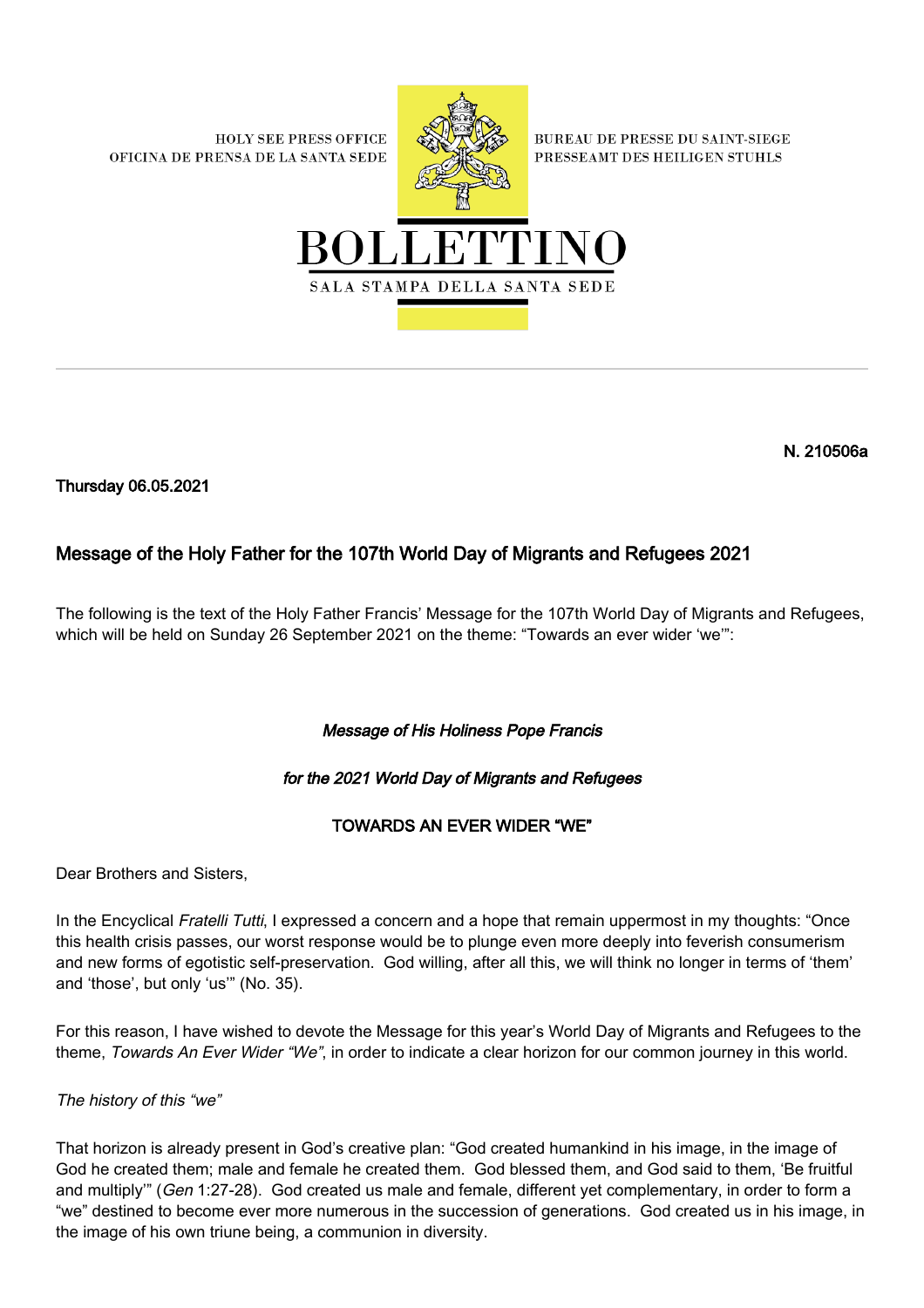When, in disobedience we turned away from God, he in his mercy wished to offer us a path of reconciliation, not as individuals but as a people, a "we", meant to embrace the entire human family, without exception: "See, the home of God is among mortals. He will dwell with them; they will be his peoples, and God himself will be with them" (Rev 21:3).

Salvation history thus has a "we" in its beginning and a "we" at its end, and at its centre the mystery of Christ, who died and rose so "that they may all be one" (*Jn* 17:21). The present time, however, shows that this "we" willed by God is broken and fragmented, wounded and disfigured. This becomes all the more evident in moments of great crisis, as is the case with the current pandemic. Our "we", both in the wider world and within the Church, is crumbling and cracking due to myopic and aggressive forms of nationalism (cf. Fratelli Tutti, 11) and radical individualism (cf. ibid., 105). And the highest price is being paid by those who most easily become viewed as others: foreigners, migrants, the marginalized, those living on the existential peripheries.

The truth however is that we are all in the same boat and called to work together so that there will be no more walls that separate us, no longer *others*, but only a single "we", encompassing all of humanity. Thus I would like to use this World Day to address a twofold appeal, first to the Catholic faithful and then all the men and women of our world, to advance together towards an ever wider "we".

## A Church that is more and more "catholic"

For the members of the Catholic Church, this appeal entails a commitment to becoming ever more faithful to our being "catholic", as Saint Paul reminded the community in Ephesus: "There is one body and one Spirit, just as you were called to the one hope of your calling, one Lord, one faith, one baptism" (Eph 4:4-5).

Indeed the Church's catholicity, her universality, must be embraced and expressed in every age, according to the will and grace of the Lord who promised to be with us always, until the end of the age (cf. Mt 28:20). The Holy Spirit enables us to embrace everyone, to build communion in diversity, to unify differences without imposing a depersonalized uniformity. In encountering the diversity of foreigners, migrants and refugees, and in the intercultural dialogue that can emerge from this encounter, we have an opportunity to grow as Church and to enrich one another. All the baptized, wherever they find themselves, are by right members of both their local ecclesial community and the one Church, dwellers in one home and part of one family.

The Catholic faithful are called to work together, each in the midst of his or her own community, to make the Church become ever more inclusive as she carries out the mission entrusted to the Apostles by Jesus Christ: "As you go, proclaim the good news, 'The kingdom of heaven has come near.' Cure the sick, raise the dead, cleanse the lepers, cast out demons. You received without payment; give without payment" (Mt 10:7-8).

In our day, the Church is called to go out into the streets of every existential periphery in order to heal wounds and to seek out the straying, without prejudice or fear, without proselytising, but ready to widen her tent to embrace everyone. Among those dwelling in those existential peripheries, we find many migrants and refugees, displaced persons and victims of trafficking, to whom the Lord wants his love to be manifested and his salvation preached. "The current influx of migrants can be seen as a new "frontier" for mission, a privileged opportunity to proclaim Jesus Christ and the Gospel message at home, and to bear concrete witness to the Christian faith in a spirit of charity and profound esteem for other religious communities. The encounter with migrants and refugees of other denominations and religions represents a fertile ground for the growth of open and enriching ecumenical and interreligious dialogue" (Address to the National Directors of Pastoral Care for Migrants, 22 September 2017).

#### An ever more inclusive world

I also make this appeal to journey together towards an ever wider "we" to all men and women, for the sake of renewing the human family, building together a future of justice and peace, and ensuring that no one is left behind.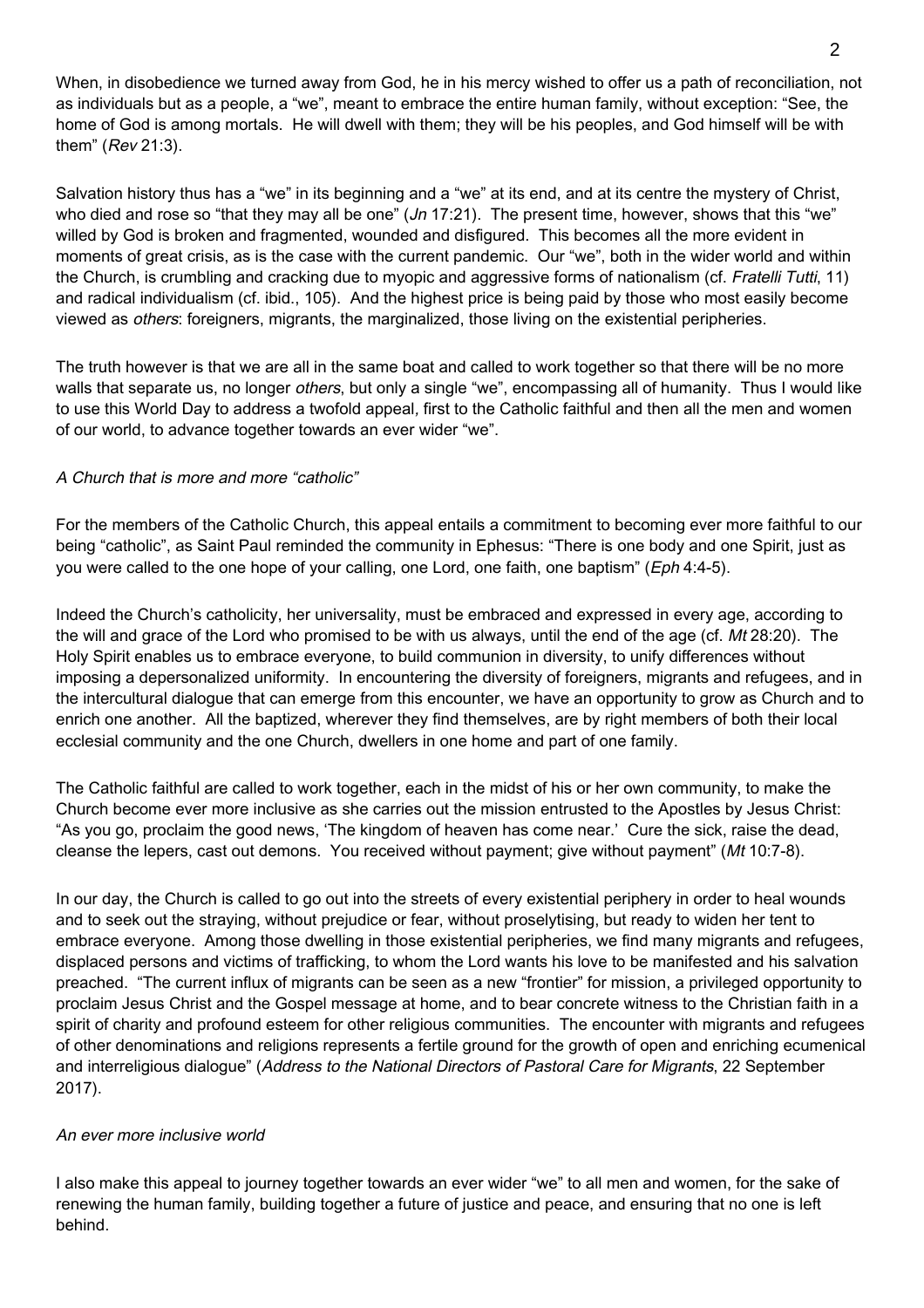Our societies will have a "colourful" future, enriched by diversity and by cultural exchanges. Consequently, we must even now learn to live together in harmony and peace. I am always touched by the scene in the Acts of the Apostles when, on the day of the Church's "baptism" at Pentecost, immediately after the descent of the Holy Spirit, the people of Jerusalem hear the proclamation of salvation: "We… Parthians, Medes, Elamites, and residents of Mesopotamia, Judea and Cappadocia, Pontus and Asia, Phrygia and Pamphylia, Egypt and the parts of Libya belonging to Cyrene, and visitors from Rome, both Jews and proselytes, Cretans and Arabs – in our own languages we hear them speaking about God's deeds of power" (2:9-11).

This is the ideal of the new Jerusalem (cf. Is 60; Rev 21:3), where all peoples are united in peace and harmony, celebrating the goodness of God and the wonders of creation. To achieve this ideal, however, we must make every effort to break down the walls that separate us and, in acknowledging our profound interconnection, build bridges that foster a culture of encounter. Today's migration movements offer an opportunity for us to overcome our fears and let ourselves be enriched by the diversity of each person's gifts. Then, if we so desire, we can transform borders into privileged places of encounter, where the miracle of an ever wider "we" can come about.

I invite all men and women in our world to make good use of the gifts that the Lord has entrusted to us to preserve and make his creation even more beautiful. "A nobleman went to a distant country to get royal power for himself and then return. He summoned ten of his slaves, and gave them ten pounds, and said to them, 'Do business with these until I come back" (Lk 19:12-13). The Lord will also demand of us an account of our work! In order to ensure the proper care of our common home, we must become a "we" that is ever wider and more co-responsible, in the profound conviction that whatever good is done in our world is done for present and future generations. Ours must be a personal and collective commitment that cares for all our brothers and sisters who continue to suffer, even as we work towards a more sustainable, balanced and inclusive development. A commitment that makes no distinction between natives and foreigners, between residents and guests, since it is a matter of a treasure we hold in common, from whose care and benefits no one should be excluded.

### The dream begins

The prophet Joel predicted that the messianic future would be a time of dreams and visions inspired by the Spirit: "I will pour out my spirit on all flesh; your sons and your daughters shall prophesy, your old men shall dream dreams, and your young men shall see visions" (*Joel* 2:28). We are called to dream together, fearlessly, as a single human family, as companions on the same journey, as sons and daughters of the same earth that is our common home, sisters and brothers all (cf. Fratelli Tutti, 8).

#### Prayer

Holy, beloved Father,

your Son Jesus taught us

that there is great rejoicing in heaven

whenever someone lost is found,

whenever someone excluded, rejected or discarded

is gathered into our "we",

which thus becomes ever wider.